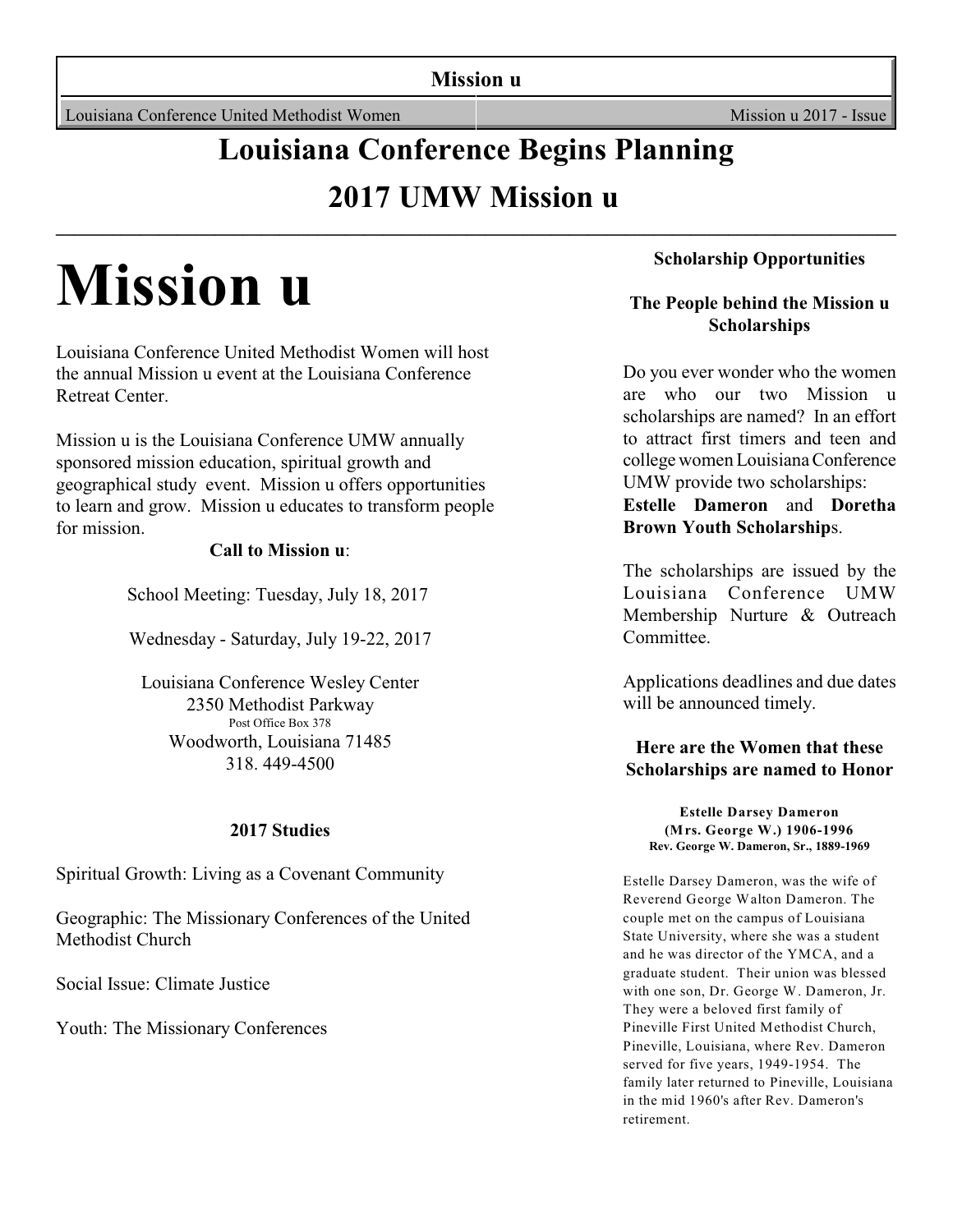#### **2 Louisiana Conference United Methodist Women Mission u 2017 Issue**

They became the first residents of the first retirement home built by the Louisiana Conference Retired Ministers' Home Board at 112 Redd Street, Pineville, Louisiana. Estelle remained there for twenty-five years after the sudden death of her husband until she moved to an assisted living facility until her death. Estelle's accomplishments in Mission Education are many. Listing a few:

- served both the Louisiana Annual Conference and the South Central Jurisdiction Women' s Societies of Christian Service, (WSCS) as Secretary of Missionary Education
- served the larger church as a member of the Board of Missions and on standing committees of Spiritual Life and Missionary Education
- President of the Louisiana WSCS, 1961-1966.
- taught for many years in Christian Workers Schools and in Schools of Missions and Christian Service.

Estelle Dameron was a recognized, well sought and excellent teacher of the mission studies. In her own church, First United Methodist Church, Pineville, Louisiana, she is remebered for establihing and teaching the Pairs and Spares Sunday School class where she inspired many to church leadership; and established the George Dameron Memorial Library. **Source:** Journal Louisiana Conference, p. 275, by Rev. Art Baker.

#### **Doretha Brown**

Doretha Brown, a Louisiana native, grew up in the rural areas of Franklin and New Orleans, Louisiana. Brown completed her B.A. in Elementary Education at Dillard University, New Orleans. She taught grade school for two years, and then attended Scarritt College in Nashville, Tennessee. After her studies at Scarritt, she left for Liberia in October, 1960. In Liberia and later Monrovia Ms. Brown's work as a commisioned United Methodist missionary spanned for 50 plus years as a teacher for girls ranging from elementary to university age. Ms. Brown was featured in the November, 1983 issue of Response and the article concerning her work notes her "conscious decision to go to Africa." To further honor Ms. Doretha Brown for work as a commisioned United Methodist missionary and an educator of children, in 2010 marking her 50th year anniversary Louisiana Conference UMW established the Doretha Brown Youth Scholarship for young women,



ages 12-18 to attend the annual Mission u event, the former School of Christian Mission.

#### **School Committee Directory**

**Mission u Dean** . . . . . . . . . . . . . . . . Margery Manuel Mu Dean and Mission Coordinator, Membership, Nurture & Outreach 337-984-4324; 337-230-1090 404 Crestlawn Dr., Lafayette 70503 E-mail: lafayetteroselady@yahoo.com

**President** . . . . . . . . . . . . . . . . . . . . Marjorie Franklin 2900 Addison Loop, Lake Charles 70607 337-656-7156; 337-764-3412 E-mail: marjorie.franklin@outlook.com

**Vice-President** . . . . . . . . . . . . Cynthia Alfred Logan 732 Wood Duck Lane, Slidell 70461 985-643-0481; 985-290-4596 E-mail: cyn2ken@bellsouth.net

**Secretary** . . . . . . . . . . . . . . . . . Brenda Thomas-Nero 17742 Wisdom Avenue, Baker 70714 225-654-3739; 225-588-4235 E-mail: BreNe3@aol.com

**Treasurer** . . . . . . . . . . . . . . Sandra F. "Sandie" Webb 5932 College Drive, Baton Rouge 70806 225-771-8638 E-mail: sandiewebb1@gmail.com

#### **Mission Coordinators:**

Spiritual Growth . . . . . . . . . . . . . . . . Vickie Bollinger 205 Fern Lane, Houma 70364 985-876-5326; 985-872-0119 E-mail: Hairlady53@comcast.net

**Education & Interpretation** . . . . . Joyce Thibodeaux 113 Oakdale Loop, Houma 70360 985-868-0100; 985-232-7338 E-mail: spiderlily246@aol.com

**Social Action Coordinator** . . . . . . . . Linda Resendez 4398 Parkridge Dr., Benton 71006 318-965-9971; 318-458-0573 E-mail: resendezdl@aol.com

**Committee on Nominations, Chair** . Sandy DeCelle 1911 Pargoud Blvd., Monroe 71201 318-381-1448 ; E-mail: sandydecelle@yahoo.com

Pictured left to right: Cheryl Trent, Womens Division Director and 2010 Annual Meeting speaker; Lueburda J. Myers, former Louisiana Conference UMW president; Ms. Doretha Brown, honoree; Edna Brown Hickman, former Conference UMW president and Pat Cobb, former Conference UMW president. Louisiana Conference Now! Special UMW Section, November 20, 2009 page 5.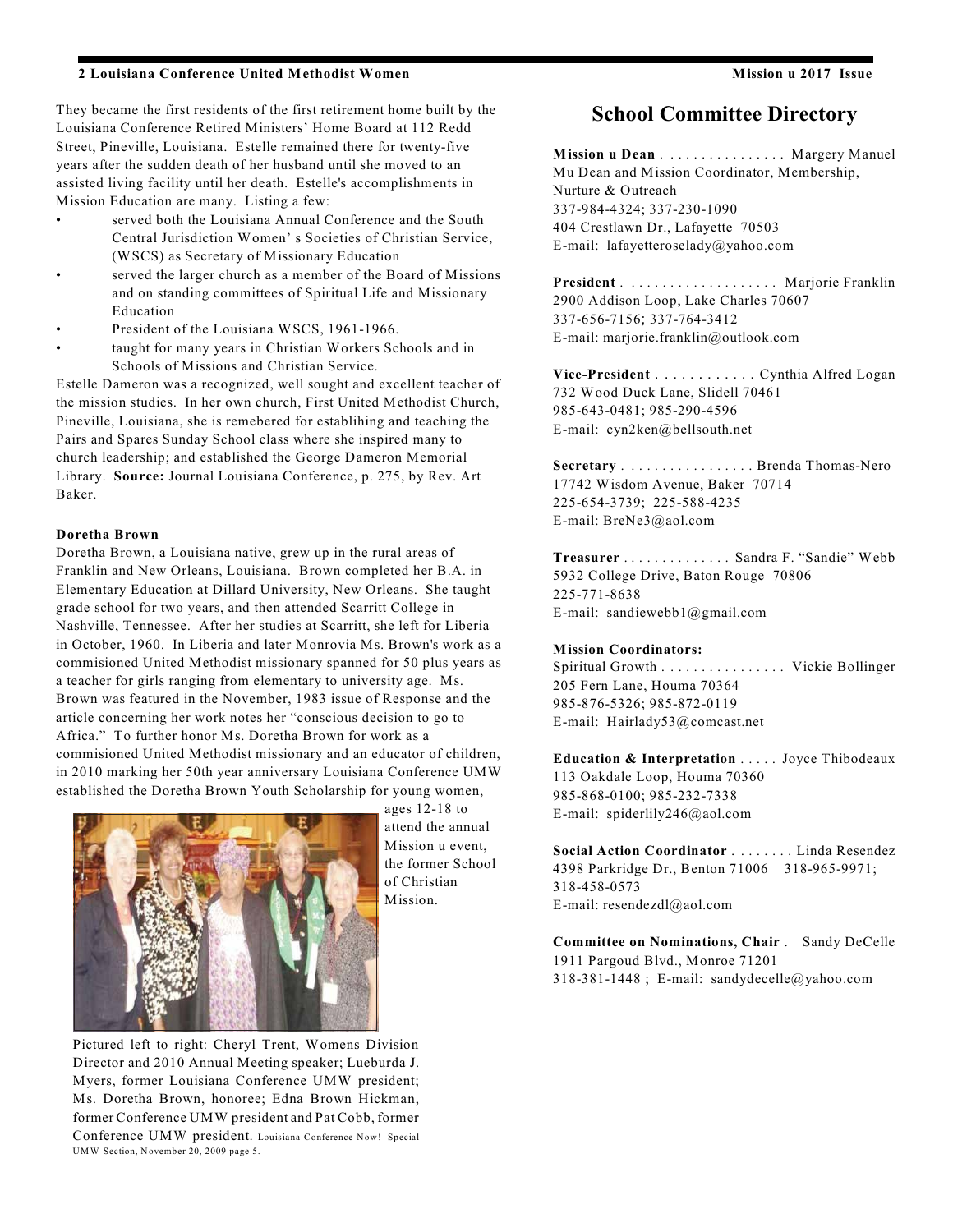#### **2017 Mission u Course Catalog**

**Order text books by Mail:** United Methodist Women Mission Resources P.O. Box 742349, Atlanta, GA 30374-2349 **Call to Order Toll-free:** 1-800-305-9857

• **Spiritual Growth: Living as a Covenant Community Course Description:** This study examines major covenants throughout the Bible and what they reveal about God's character and eternal love for us. It will enhance your understanding of how God works with us, in us, and through us. **Text Book:** Living as a Covenant Community by Evy McDonald; Participant's guide by elmira Nazombe. Price \$10.00; Item # M3291. Large print \$13.00; Item # M3306; Kindle \$5.35.

**• Geographic: The Missionary Conferences of the United Methodist Church Course Description:** This study gives the reader a foundational understanding of mission and ministries of the three U.S. missionary conferences of The United Methodist Church: Alaska United Methodist Conference, Red Bird Missionary Conference, and Oklahoma Indian Missionary Conference. 108 pp. **Text Book:** Missionary Conferences of The United Methodist Church in the United States by J. Ann Craig with Special Contributor, Deborah Bass. Leaders guide by Judith Pierre-Okerson. Price \$10.00; Item # M3284

**• Youth: The Missionary Conferences Course Description:** The youth study focuses on the three United States missionary conferences of The United Methodist Church: Alaska United Methodist Conference, Oklahoma Indian Missionary Conference, and Red Bird Missionary Conference. It also offers opportunities for youth who are interested in relationship-building and handson mission. **Text Book:** In Mission Together: A Youth Study on Missionary Conferences by Kelly Martini with contributions from Kendra Dunbar. 90 pp. Price  $$10.00$ ; Item  $#$  M3289.

• **Social Issue: Climate Justice Course Description:** This study invites you to understand climate justice, which means setting right our relationships with each other and the earth. Climate injustice is the result of climate change. The study will challenge you to see what needs to happen for climate justice to become a reality in the world today. The church needs to more powerfully model a way of doing it differently. This will entail not just focusing on the environment, but also asking hard questions regarding financial profit, a growing economy, our independent way of thinking and our understanding of efficiency. **Text Book:** Climate Justice: Call to Hope and Action. Edited by Pat Watkins. Price \$10.00; Item # M3265; Kindle \$5.35

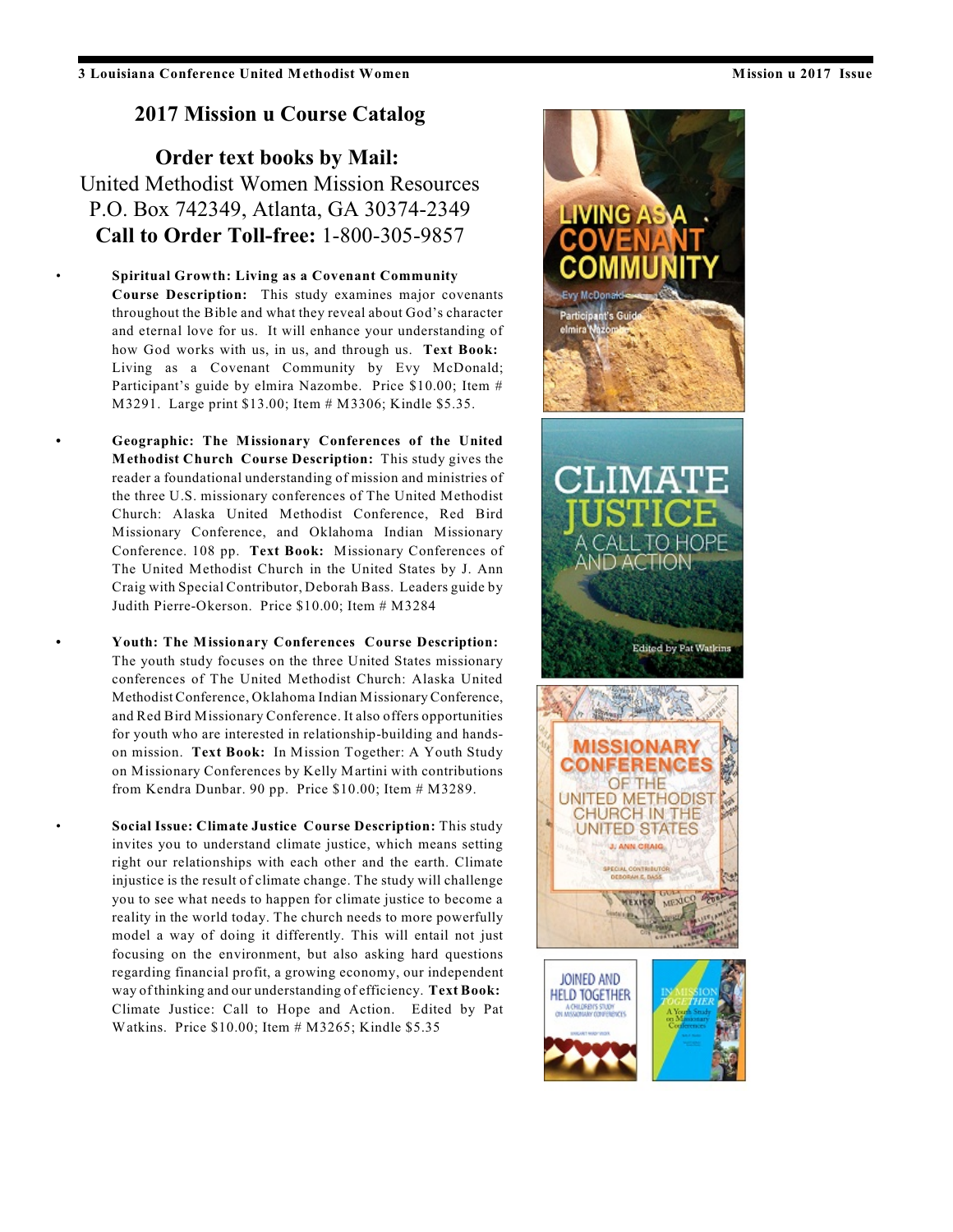**4 Louisiana Conference United Methodist Women Mission u 2017 Issue**

#### Mission u 2017

| Faculty:                                                                     | Mission u Study Leaders:                                                                |
|------------------------------------------------------------------------------|-----------------------------------------------------------------------------------------|
| Dean: Margery Manuel                                                         | Living as a Covenant Community                                                          |
| Assistant Dean: Lana Lathan                                                  | Rev. John Vining                                                                        |
| Louisiana Conference United Methodist Women<br><b>Mission u School Staff</b> | Missionary Conferences of the<br>United Methodist Church in the<br><b>United States</b> |
|                                                                              | Rev. Bernadine Johnson<br>Rev. Mollie McGee                                             |
|                                                                              | Dolores Giles<br>Debbie Hancock                                                         |
|                                                                              | Climate Justice: Call to Hope and<br>Action                                             |
|                                                                              | Tremaine Riley                                                                          |
| Treasurer  Sandra F. "Sandie" Webb                                           |                                                                                         |
| <b>Mission Coordinators:</b>                                                 | Youth Study<br>In Mission Together: A Youth Study<br>on Missionary Conferences          |
| Spiritual Growth  Vickie Bollinger                                           | Sabrina Short<br>Rev. Karli Pidgeon                                                     |
| Education & Interpretation  Joyce Thibodeaux                                 | Music Team:                                                                             |
|                                                                              |                                                                                         |
| Committee on Nominations, Chair Sandy DeCelle                                | <b>Staphenae Carey</b><br>Linda Findley                                                 |